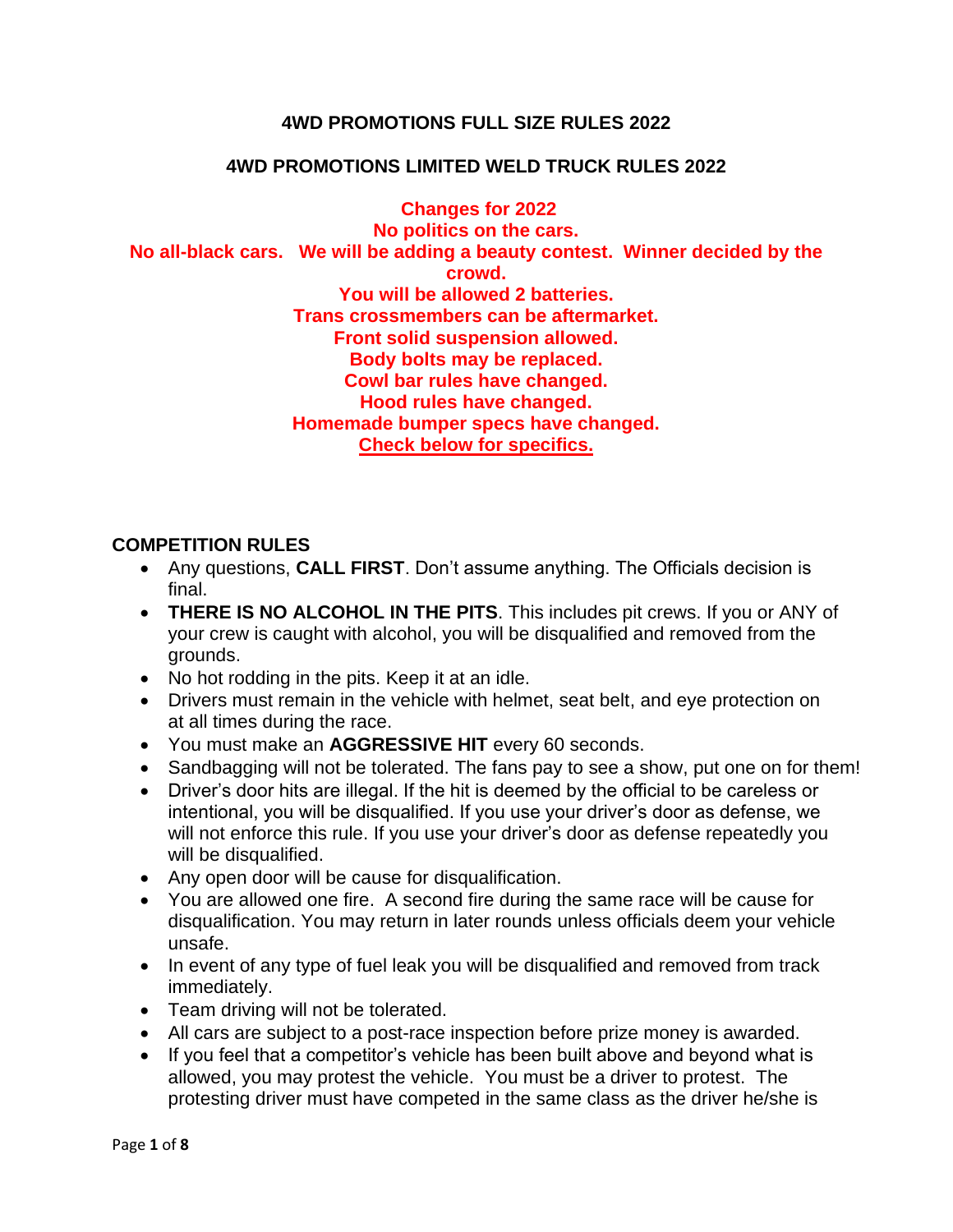protesting. Protest fee is \$100.This protest must take place immediately at the conclusion of the feature event. Fee must be paid to an official before any protest inspection will take place. If the vehicle in question is deemed to be illegal the protesting driver will receive the \$100 back. If the vehicle is found to be built within the rules, the driver of the protested vehicle will get the \$100.

# **ALL COMPETETING VEHICLES**

- **NO POLITICS ON CARS**. You will have to repaint or you won't run. This is supposed fun. Don't bring any of that bullshit to the track!
- No all-black cars.
- All vehicles **MUST** have approved seat belts. Track officials will be checking to make sure driver is properly secured before entering track
- All vehicles **MUST** demonstrate the ability to stop at all times. If your brakes don't work you will not compete.
- All vehicles **MUST** have a roof sign, Minimum 15" x 15", Maximum 24" x 24", contrasting colors.
- **NO PAINTING, BUFFING, OILING OR UNDERCOATING OF FRAMES. THESE CARS WILL NOT BE INSPECTED OR ALLOWED TO COMPETE.**
- **NO PROFANITY OR OBSCENE PICTURES ALLOWED.**
- **ALL GLASS, CHROME, MIRRORS, MOLDINGS, LOOSE TRIM, SEATS, ECT. MUST BE REMOVED BEFORE ARRIVAL AT THE RACETRACK. IF IT CAN FALL OFF, TAKE IT OFF!**

## **POST RACE REPAIRS (IF RUNNING HEATS)**

- Unlimited #9 wire
- All cars will be re-inspected prior to feature

These rules are basic and easy to follow. If you don't see it in the rules then don't do it. If you have questions call/text/email. [4WDINSPECTION@GMAIL.COM](mailto:4WDINSPECTION@GMAIL.COM) 847-665-9887

## **FULLSIZE**

• Any year/make/model passenger car **EXCEPT** Imperials, suicide Lincolns, Hearses, and Limos.

## **BATTERY**

- 2 automotive type batteries allowed. They must be relocated to the passenger compartment, and securely fastened and protected/covered
- You may use an aftermarket or homemade battery box. It **MAY NOT** strengthen the vehicle in any way.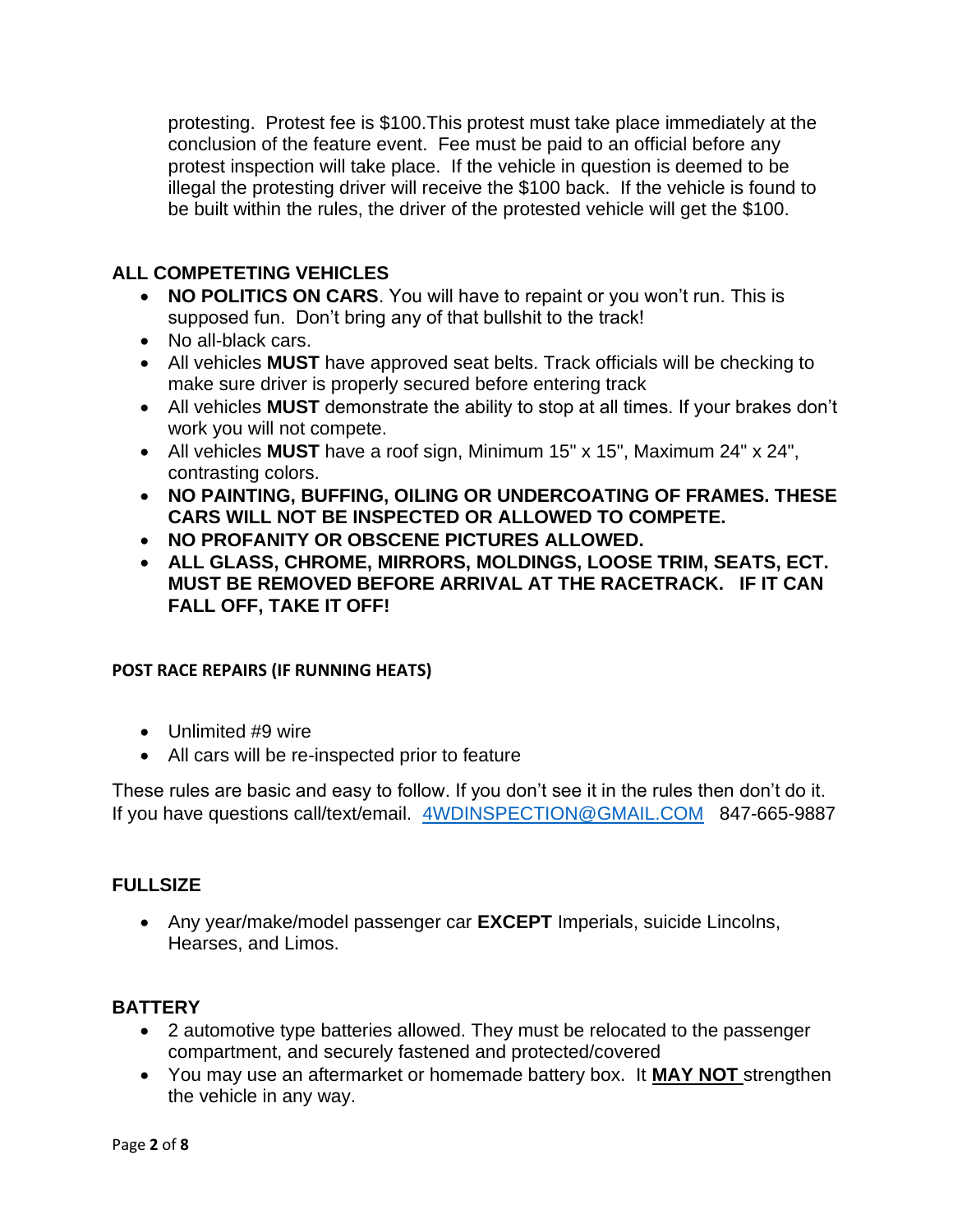## **RADIATORS**

- Any automotive radiator may be used. **MUST** be mounted in stock position. You may compete without a radiator. If you choose to run without, you must run on water in engine block only.
- **NO RESERVE TANKS OR RADIBARRELS ARE ALLOWED.**
- You may add 1 piece of 1/8inch thick expanded metal to the core support in front of radiator. Nothing excessive. May only be on the front side of the radiator. It may be welded or bolted in. You may use six, 1-inch max welds or six, 3/8-inch max bolts with twelve 3/8-inch max washers to fasten. These may be attached to the core support only.
- **NO FULL RADIATOR ENCLOSURES OR FRAMES ALLOWED**

### **ENGINE**

- You may run any motor in any vehicle.
- Must be mounted with stock factory rubber mounts.
- Engine mounts may be welded in.
- You may add 6x6x1/2inch max plate to mount engine.
- Number 1 spark plug must be in line with or in front of upper ball joint.
- You may run an engine cradle. Must be bolted to stock motor mounts. No pulley protectors allowed.

#### **TRANSMISSIONS**

- You may run any transmission in any vehicle. Trans must be in a stock case. No aftermarket bellhousings or trans tails allowed.
- You may use an aftermarket trans crossmember. 2x2x1/4 square tubing max. Must be straight. No gusseting.
- You may relocate the trans cross member.
- Crossmember may be relocated using 2x4x1/4 thick angle welded **OR** bolted to side of frame. 6in max length. If bolting, you may use two 3/4in max bolts per side to attach angle to frame.
- You may use one bolt 3/4in max to bolt crossmember to the angle **OR** the crossmember may be welded to the angle
- You may strap or chain your trans to the crossmember. These **MAY NOT**  strengthen vehicle in any way.
- Aftermarket shifters allowed. **MAY NOT** strengthen vehicle in any way.
- Trans coolers are allowed. **MAY NOT** strengthen vehicle in any way.
- **NO PROTECTORS OF ANY KIND ALLOWED ON TRANMISSION**

#### **FUELTANKS**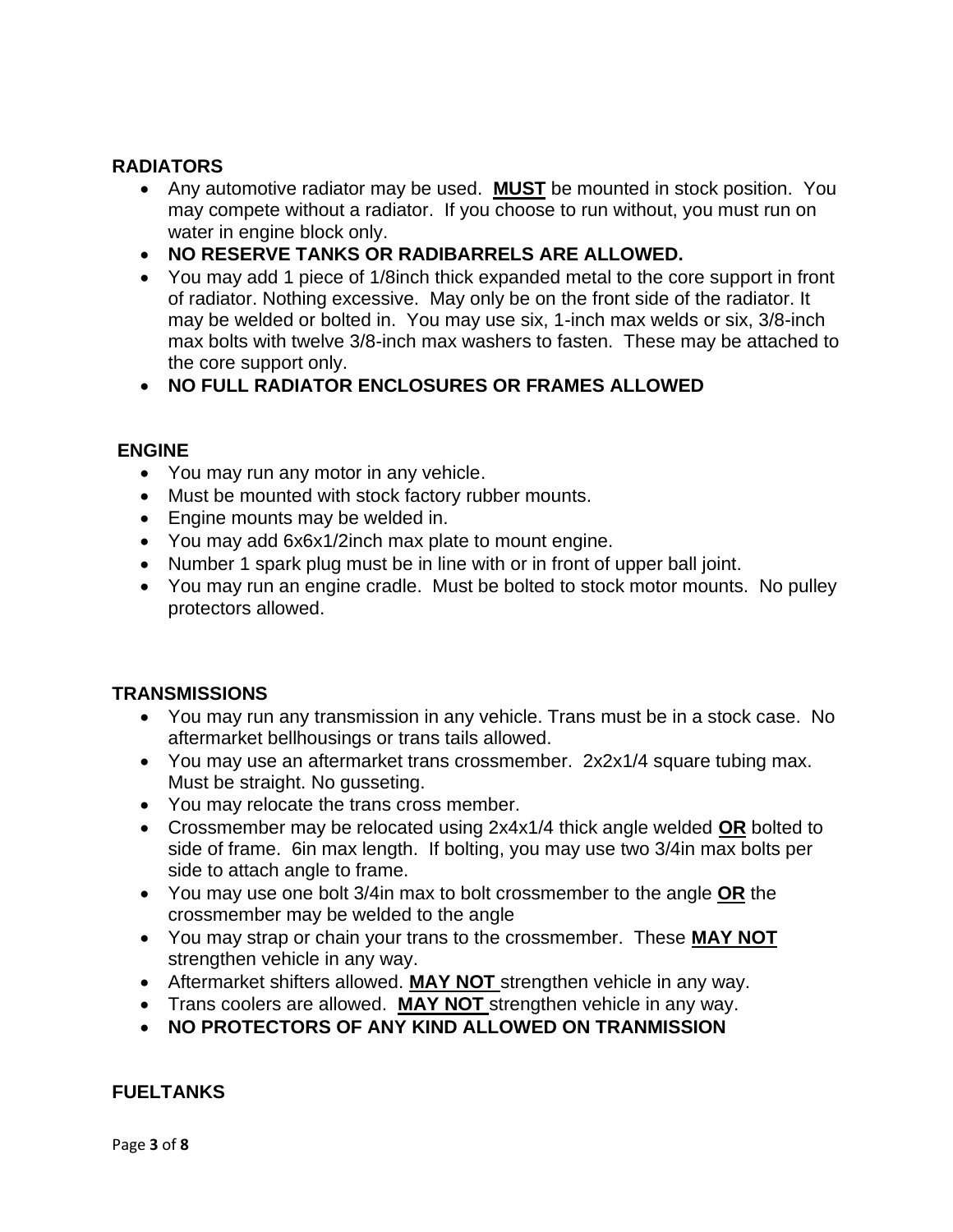- You **MUST** have fuel tank relocated from stock position to passenger compartment.
- Aftermarket fuel tanks are recommended.
- Tanks must be securely fastened.
- Tanks may be fastened to floor sheet metal or cage.
- Tanks **MAY NOT** strengthen vehicle in any way.
- All tanks must have a secure cap.
- All fuel lines must be covered to protect from punctures.
- Metal or braided lines recommended.
- Fuel tanks will be allowed a protector (see section on cages)
- **ELECTRIC FUEL PUMPS** of any kind must have a shut off switch that is clearly marked. In case of an emergency the switch must be easily accessible from outside the vehicle.
- Fuel system must be safe. Inspectors have final discretion

### **REARENDS**

- ANY stock passenger car rear-ends allowed
- $\bullet$  5 lug max
- Mounts must be stock. You may weld factory mounts to any rear end (IE. Chevy to dodge/ford/etc.)
- No other welding on rear ends. (Do not weld tubes to center section)
- Pinion brakes are allowed.
- **NO BRACING OF ANY KIND ON REAREND. MUST REMAIN STOCK**
- **NO WATTS-LINK CONVERSIONS**

## **DRIVESHAFTS**

- Aftermarket or homemade driveshafts allowed
- Sliders allowed

#### **FRONT SUSPENSION/STEERING**

- **NO REINFORCING OF AXLE SHAFTS OR CV JOINTS**
- No homemade suspension components
- Solid suspension is allowed in the front only. You may add 1x4x1/4 straps. 2 per side welded to a-arm and frame **OR** you may bolt with ¾ max bolt with 2in diameter washers. 1 per side.
- You may change A-arms.
- You may change the front springs.
- Max bumper height 22 inches
- All steering components must be stock with the exception of the column.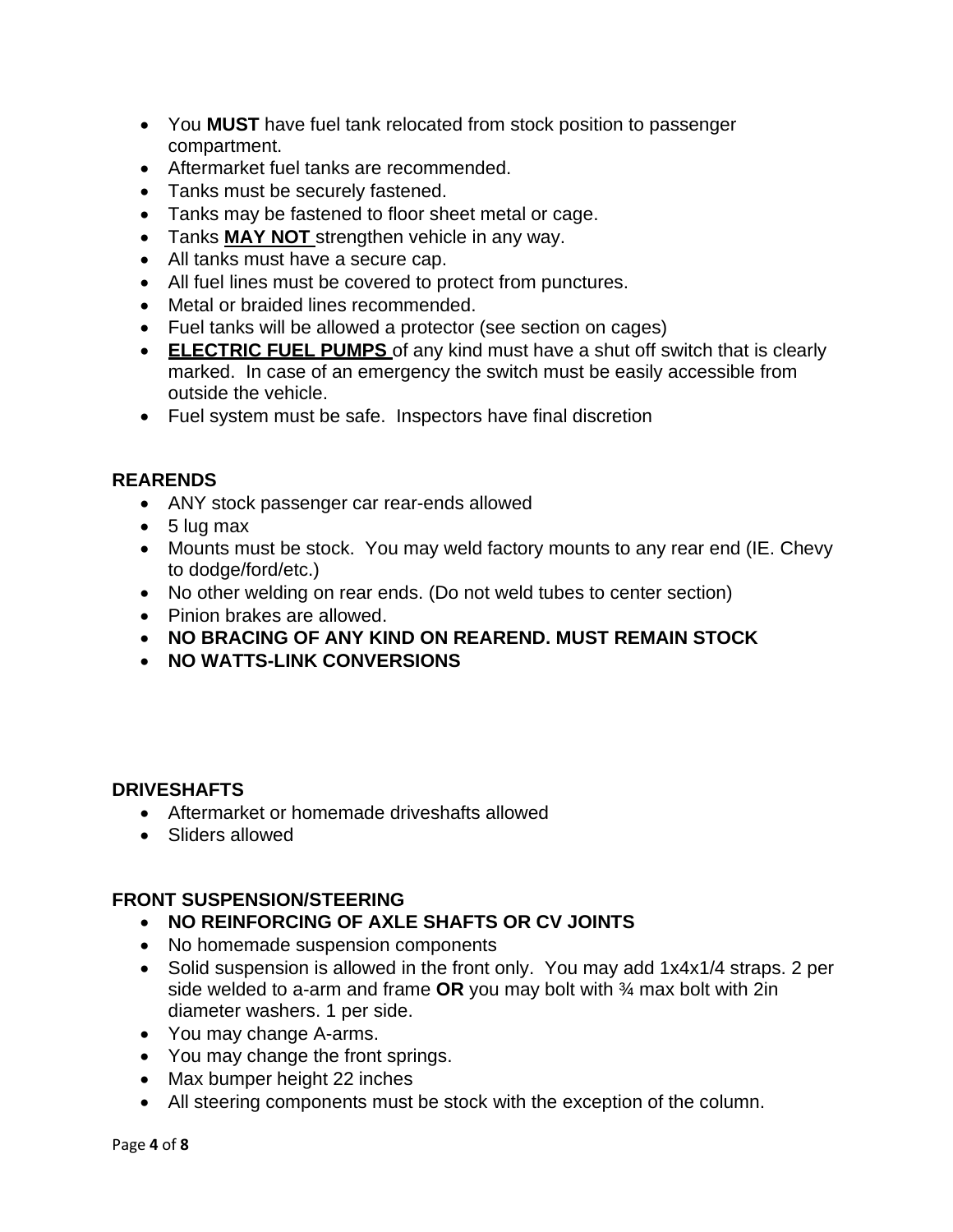- Aftermarket steering columns are allowed.
- You may remove the rag joint. You may bolt stock components back together with (2) 3/8inch max bolts.

### **REAR SUSPENSION**

- Leaf spring vehicles must use stock springs for the year/make /model.
- Leaf spring vehicles may add 1 loop of #9 wire in 4 places on each spring to act as spring clamps.
- No other homemade spring clamps allowed
- No adding leaves.
- Coil spring vehicles may change rear coils; however, you must use rear springs. **NO FRONT SPRINGS IN THE REAR**
- You may add 4 max store-bought twist in spring spacers per spring
- You may use #9 wire to hold the springs in. Wire may go from top coil to frame and bottom coil to rear end. Nothing excessive.
- You may change lower control arms; however, stock arms only. No reinforcing. No shortening.
- You may change lower control arms. Stock arms only. No reinforcing or shortening

#### **FRAME**

- ANYTHING CAN BE REMOVED. NOTHING CAN BE ADDED UNLESS **SPECIFIED**
- Frames are to remain factory original. No welding, bolting, or adding any substance/material to frames
- All frames will remain unpainted/undercoated
- No boxing of frames
- No pinning of frames in any way. Only crossmember angle and stock components may be bolted through frames in stock locations
- All trailer hitch components must be removed
- You may add 4loops #9 wire or chain 3/8max between rear frame rails to keep rails together. **CHAIN MAY NOT BE WELDED**
- You may shorten the frame. Must have a minimum of 1inch remaining in front of core support.
- **NO CONTURING OR SHAPING OF FRAME IN ANY WAY**
- Rust repairs will be dealt with on a case by case basis. Contact an official before adding any patches.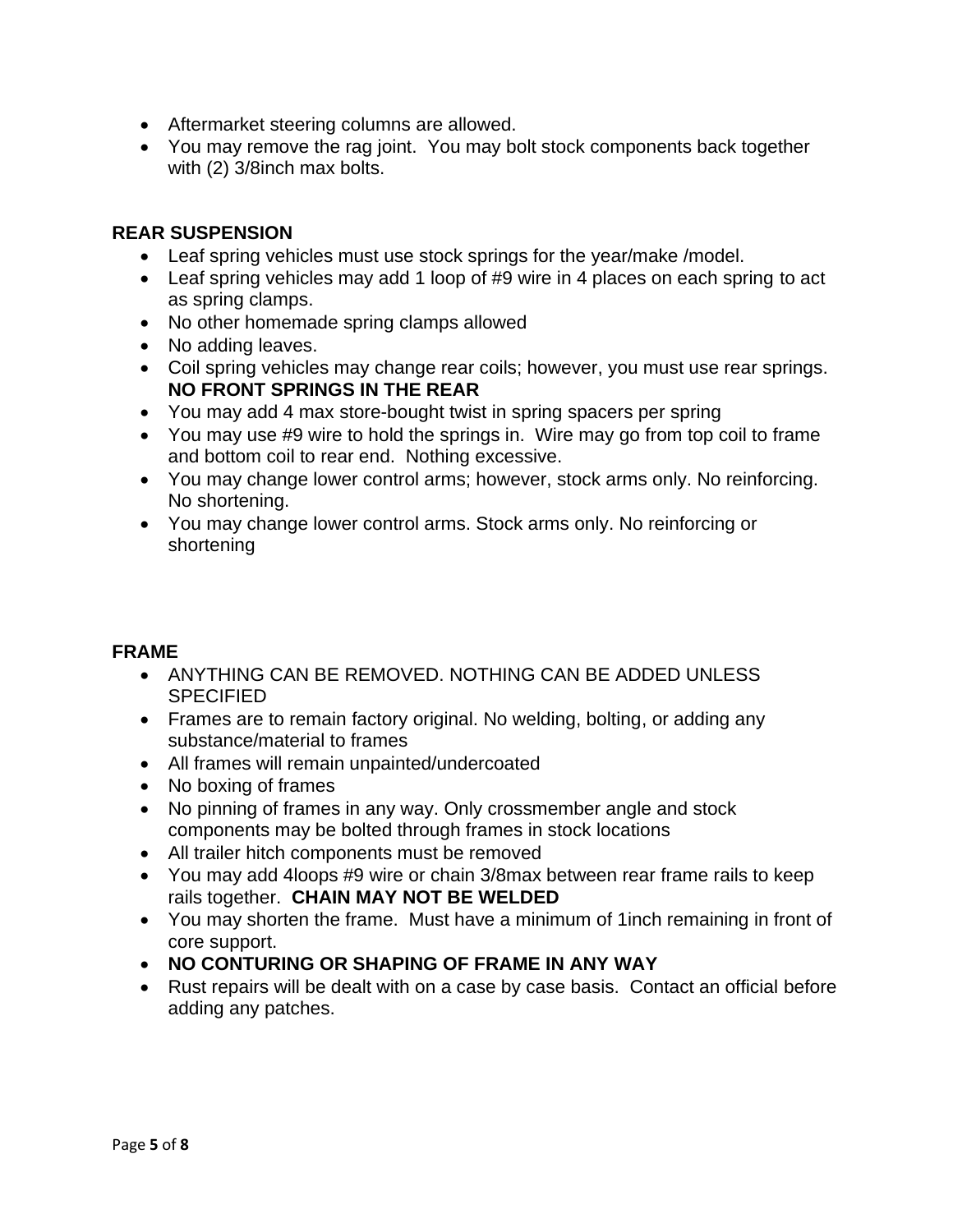# **BODY**

## • **NO BODY SHAPING/CREASING**

- Vertical door seams may be welded. 6 inches max per seam. Drivers door may be welded 12 inches max per vertical seam. You may use strapping. 1/8inch x 2inch max.
- If you choose not to weld you may use #9 wire or chain to secure doors. Vertical seams only. 4 spots per vertical seam max. 3 loops of wire max, each spot. 1 loop 3/8 chain max, each spot. None may go around the cage in any way.
- If you are using wire you may weld 1inch max store-bought washers to doors/fenders. 8 washers max per seam. (4) 1/2inch welds per washer.
- You may run with the windshield intact.
- If you remove the windshield, you must have at least 1 piece of wire, chain, or bar from roof to cowl. You may have a max of 2. If you run more than 1, they may not connect to each other. Sheet metal to sheet metal only.
- You may change all body bolts. ½ inch max bolts. 12-inch max length. 2 nuts per body bolt. 4x4x1/4 max washers on top. 2x4x1/4 max washers on bottom. May not be attached to the cage.
- **ALL CHANGED BODY BOLTS MUST REMAIN INSIDE OF FRAME**
- The front two can be 3/4 inch max. These may go through the core support and hood. (5) 3/4inch max store-bought washers and (5) nuts per rod. (1) 5x5x1/4inch plate per core support rod.
- You may raise core support. 4 inches max from top of frame. No welding of spacers to anything. If use a metal spacer you must have a ½ inch hole in them for inspection.
- You may not bolt the body directly to the frame. You must have a 1inch spacer.

## **HOOD**

- You may add 2 pieces of threaded rod, 3/4inch max through the front core support and through frame. 5 nuts max per rod. 5 washers max per rod. Store bought nuts and washers only.
- You may use one homemade washer per rod. On top of hood only. 5inch x 5inch max. 1/4inch thick max.
- Hood may be secured in 6 spots total. If using threaded rod in the core support these will count as 2 spots.
- For the other 4 (or all six if not using threaded rod) you may use 2 loops #9 wire. 1inch store bought washers may be welded with (4) 1/2inch welds onto hood and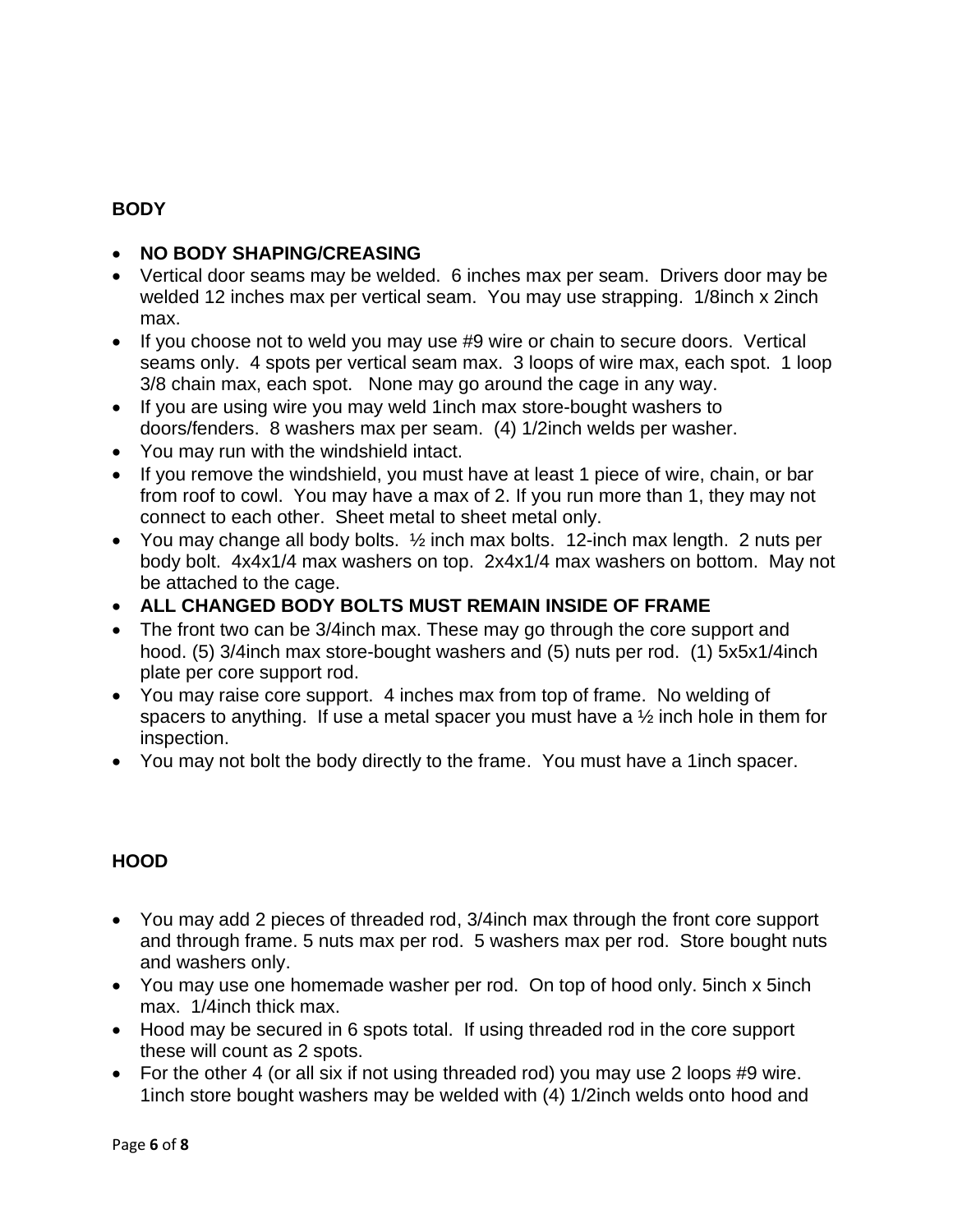fenders. Outside skins only. **OR** you may use 2 pieces of angle iron bolted together. One piece welded to the top of fender one to the hood. 6in max angle length. Bolts 1/2in max. 1 bolt per pair of angles.

- Hoods must be open for inspection
- You must have 2 holes in hood on both sides of carb in case of fire.
- If the vehicle is equipped with mechanical fan you must have the hood on to compete or the fan must be removed.

#### **TRUNK**

- Trunk must be open for inspection.
- Trunk may have a single 90-degree bend. It may be tucked after inspection.
- Trunk may be secured in 6 spots total. 2 loops #9 wire per spot
- 1inch max store-bought washers may be welded with (4) 1/2inch welds. 2 washers per spot. Outside skins only.
- Speaker deck must remain in stock location. No lowering or removing
- Rear body panels must remain vertical and trunk seams must remain in stock position

### **BUMPERS**

- Any factory bumper will be allowed front and rear
- Front Bumpers only may be aftermarket. Must appear stock.
- You may use tubing in place of bumper. 4x6x1/4in max. You may add a point to the tube. May not stick out further than 6in from face of tube. Kickers may not extend outside of frame rails.
- **Front** bumpers may be loaded
- Bumpers may be welded directly to frame.
- On the **FRONT** you may weld a strap 2x6x1/4inch from frame to bumper. 1 strap per side. May not act as a kicker in any way. You may also use 3 loops of #9 wire or chain 3/8 max in 2 spots going from bumper to core support. None may cross in front of radiator. Chain may not be welded to form a bar.
- Bumper height must be between 16-22 inches. This is measured at lowest point of the frame where the bumper is welded.
- Bumpers may not extend past fenders. Trim to fit.

## **CAGES**

- Cages are for **DRIVERS PROTECTION ONLY**.
- You may weld in 4pt Square cage
- Cage must be 6 inches minimum off floor at lowest point (from the top of the trans tunnel)
- Door bars may not be longer than 60inches